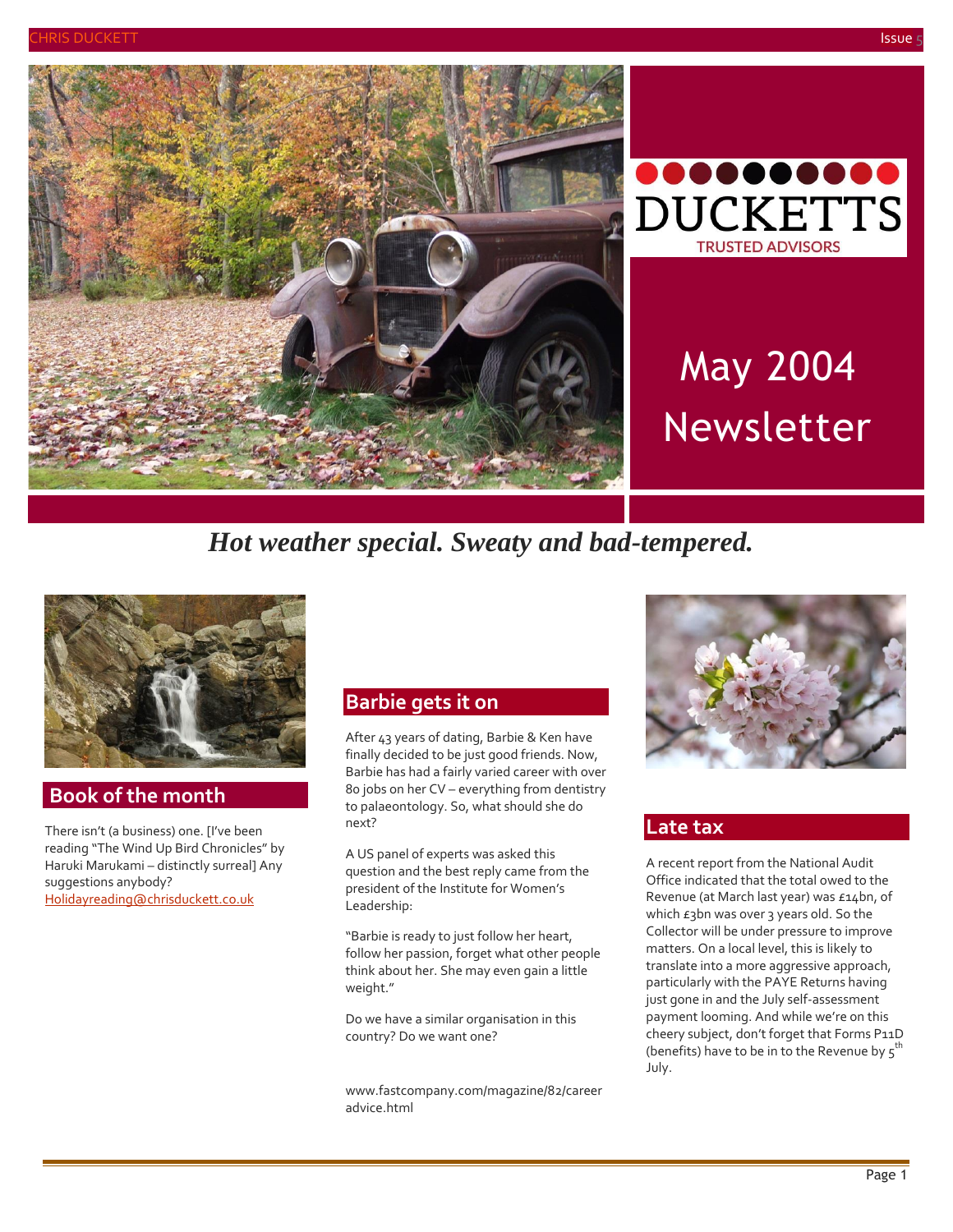#### **Prognosis unknown**

On a more personal note, I can advise that Jan, our payroll lady, had her cancer operation and is now out and about (after 3 weeks and just in time for her  $70^{th}$  birthday), if not moving particularly quickly. I really hope she is back in action shortly as Sparkle is having to cover for her and this is making Sparkle really short tempered and aggressive (tarnished?). Even the (normally uninsultable) Boyscout has been reduced to tears.

#### **Investigations**

Sparkle and I recently attended a tax investigation "workshop" run by PriceWaterhouse. Basically an excuse to swap stories with local accountants. The most interesting issues to come out were:

- The tendency of Inspectors to go out to meetings on client premises with a VAT officer in tow. This is being sold as improved Client Service, but actually means that the Inspector can piggy back the Customs officer's powers of search & entry. 2 assessments in one?
- Inspectors have been known to write to suppliers of the taxpayer under investigation and ask for detailed information. If you receive such a request you should ask the Inspector to issue a notice formally demanding the information. Otherwise, you may be compromised too.
- The new Money Laundering rules have inevitably resulted in a flood of reports to NCIS. They are supposed to pass the relevant reports to the Revenue who screen and investigate the significant ones. So far, the Revenue doesn't have any procedures to handle the

information. I'm sure it will do in time. Incidentally, its not too late to take out investigation insurance. Sparkle@chrisduckett.co.uk



# **Coaching the Alpha Male?**

There is a growing trend in the States to (attempt to) make the boss rather more user friendly. [Similarly, the Boyscout is still trying to send me on a small-talk course => [www.magicofsmalltalk.com\]](www.magicofsmalltalk.com) The problem is that the traits that get you to the top (at least in big organisations) are not always that helpful for the long term growth of the company. For example, the tendency to be rational and unemotional (cool, calm & collected?) leads to laser-focus and objectivity, but can also make the boss difficult to connect with and hard to involve in team plays. Naturally, as this was a US article, there is a  $5$  step path to correct this:

- Admit vulnerability Concede that your hair may indeed be considered to be thinning, at least in strong light?
- Accept accountability But it is always somebody else's fault.
- Connect with underlying emotions Does crying at the prospect of work on a Monday morning count?
- Balance positive with critical feedback Praise is manipulation. You did OK.
- Become aware of patterns If they were useless yesterday, they will be again today.

I don't dare tell you what it said about Alpha Females, but the article was made in Californi[a www.workethic.com](http://www.workethic.com/)

#### **Non-audit reports**

With the (confused) relaxation of the audit rules, the Institute has been working hard to dream up an acceptable replacement report. The result looks like it's been put together by a committee of solicitors. The most tortured paragraph is as follows:

"To the fullest extent permitted by law, we do not accept or assume responsibility to anyone other than the Company and the Company's Board of Directors, as a body, for our work or for this report."

Allegedly, clients are paying for this? Whatever happened, it wasn't my fault. Isn't failure to take responsibility for your actions the definition of psychosis?

#### **Not/Net users**

I've been reading the footnotes again. Whilst the chip-driven world appears to be here to stay, there are differences between individual countries, even in the West. Finland and Sweden rank as high users of Internet, PC and mobile phone technologies. In other words, more than 50% of the population use them, but they do have very long, dark nights. Thank you Nokia. However, other countries have their weak spots. Even the US has relatively low use of mobile phones. Italy is good on phones (presumably to facilitate affairs), but poor on Net use. We rank with the French and Germans as poor on all counts. No surprise there then.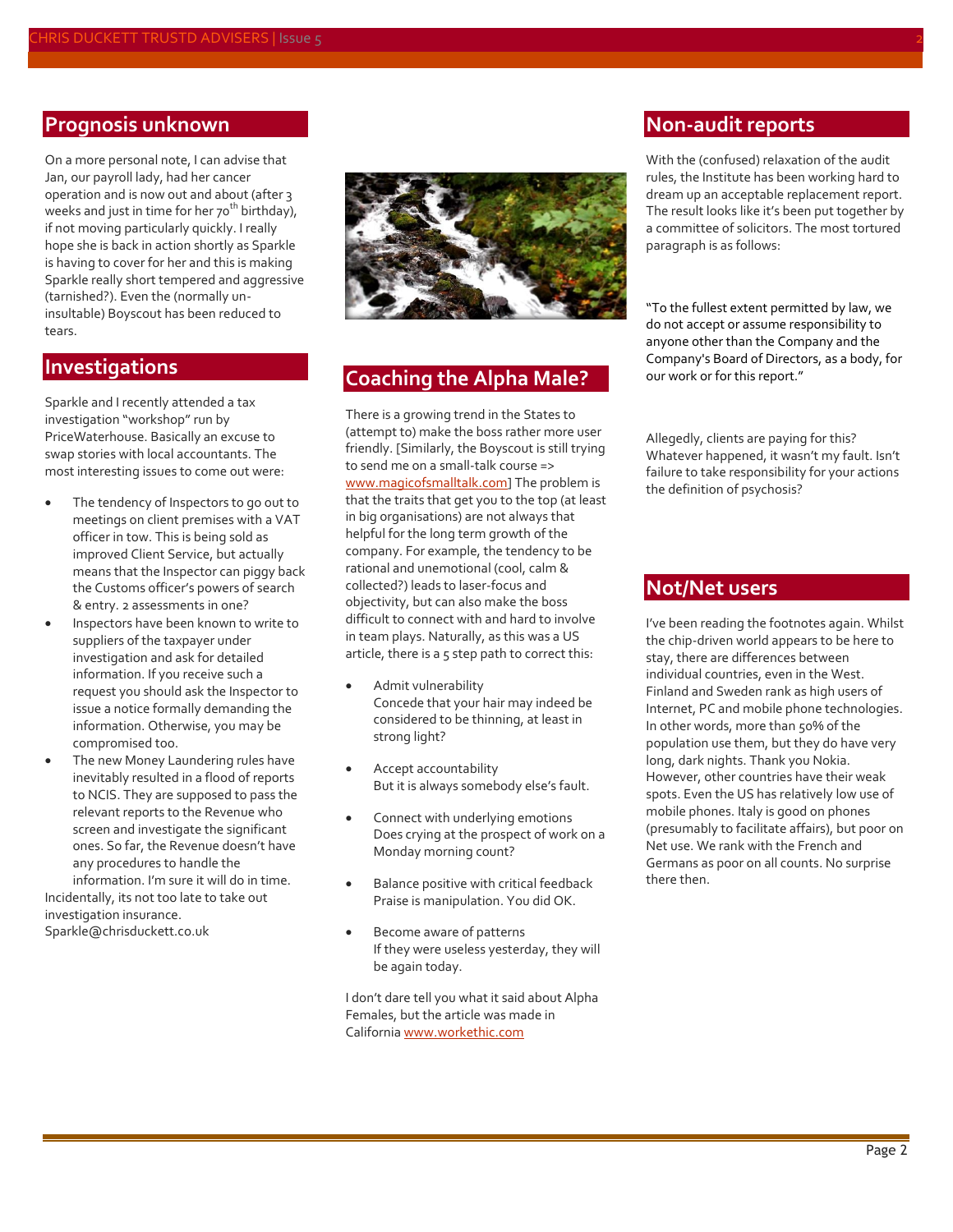## **Competitive advantage (again)**

In addition to the useless non-audit report, the Institute has recently brought out a paper on strategic planning. In amongst the theory are some quite good stories. This one is a prime advert for the Boyscout's Focus Groups:

An industrial cleaning company had a very successful business which basically picked up, cleaned and returned overalls for employees of small to medium sized engineering firms in the West Midlands.

The directors wanted to expand and decided they needed a new laundry facility and accordingly prepared to take on a raft of bank borrowings. Picking up and returning overalls is time consuming and hard to control, so they decided to outsource this part of the operation. That way, they could all spend longer polishing their nice new laundry unit.

As an afterthought, the company started asking customers why they dealt with the company rather than a competitor. The response was something of a surprise – customers valued the service rather than the cleanness of the overalls. After all, if an overall is clean, you don't care how big a washing machine was used. You do care if the overalls aren't returned on time as this disrupts production. Also, competitors insisted that dirty overalls were bagged, which just made more work for the customer.

In the event, strategy was changed and the company actually outsourced the laundry facility.

Unfortunately, as this is an Institute story, we don't know if it had a happy ending. I hope the company didn't subsequently go bust because it had the wrong strategy, but you never know.



## **But, I was right**

As you might expect, somebody has now come up with a way of measuring just how defensive the average boss can be => a defensiveness index (10 is bad). When challenged, do you?:

- 1. Show polite interest while inwardly preparing your rebuttal
- 2. Provide a detailed explanation of your point of view
- 3. Justify actions with compelling logic and an interpretation of events
- 4. Interrupt to give your perspective
- 5. Interpret comments as attacks and feel misunderstood
- 6. Convince them that you're right and they're wrong
- 7. Make snipy replies and show irritation by body language
- 8. Blame or complain about somebody who is not present
- 9. Intimidate or attack the messenger
- 10. Appear to comply, with no intention of doing so

On a simple scoring system, full marks would be 55. But, isn't this just the normal male view of the world? Any nominations for Grouch of the Week (other than Whiplash on payroll)? [Paranoid@chrisduckett.co.uk](mailto:Paranoid@chrisduckett.co.uk)

There is also an index for openness and responsibility, but it's nowhere near as much fun.

## **Chuck a sicky**

In Australia, it's perfectly acceptable to use your allowance of sick leave as holiday. Nobody questions it. However, given good weather and a suitable sporting event, you need to come up with some more inventive reasons to be off work:

- *Personal emergency* This works quite well as it's hard to check up on. The best excuses involve references to children/pets /cars and generally produce a sympathetic response. A "tanning crisis" is one excuse too far.
- *Intraday absence* It is possible to skip nearly a full days work while nominally in the office. Depart after 10am and return before 4pm, leaving your briefcase in full view and your computer running with a complicated spreadsheet left open. Coming in with shopping bags is a bit of a give-away.
- *Death in the family* Hard to get right. Just how many relatives can one person have?
- *Personal day* A US invention, no doubt arriving here shortly? Sure sign of a complete nutter.

### **Disclaimer**

The company will not, by virtue of distribution of this document, be responsible to any other person for anything at all. It happens. Get used to it.